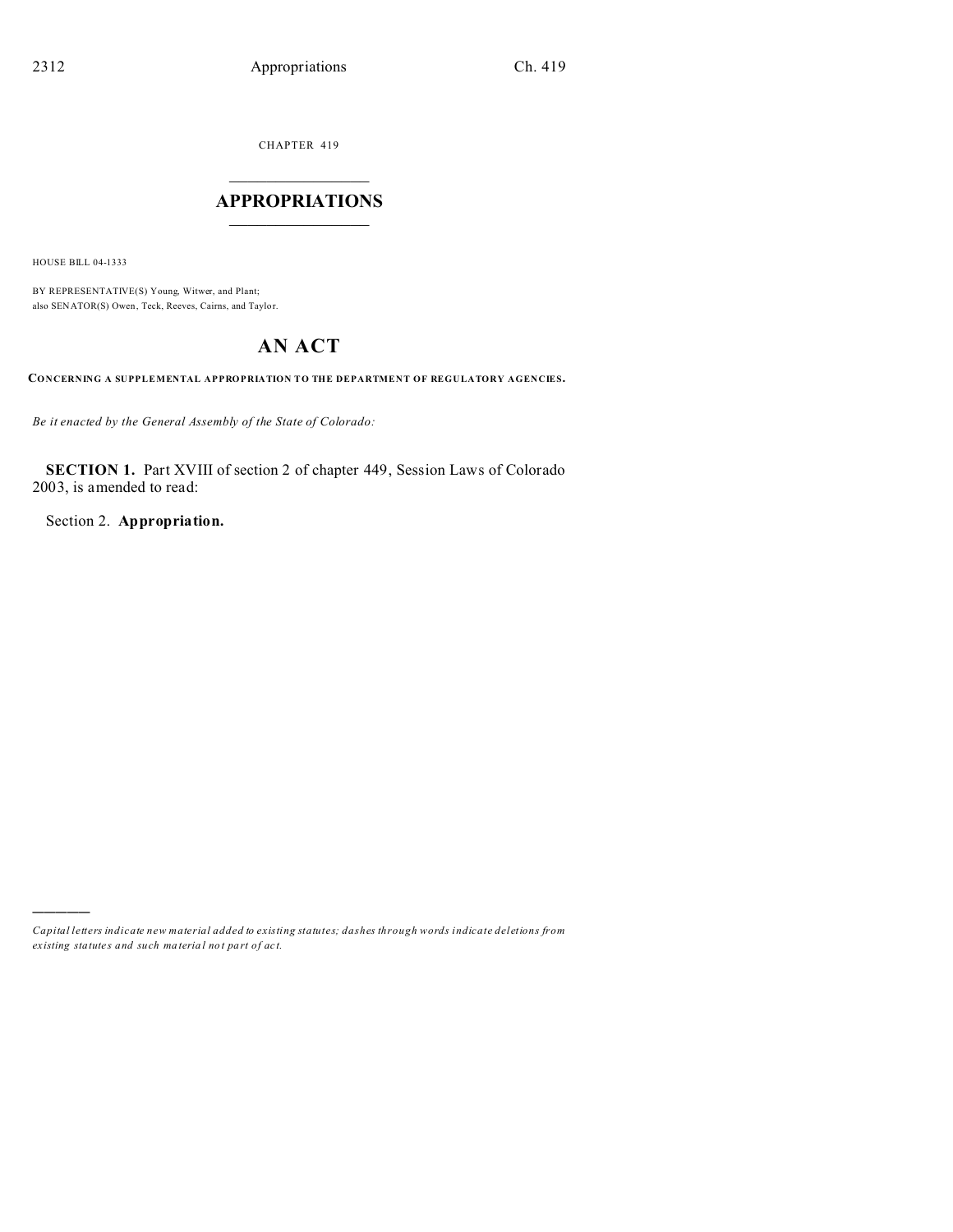#### **PART XVIII**

#### **DEPARTMENT OF REGULATORY AGENCIES**

## **(1) EXECUTIVE DIRECTOR'S OFFICE AND ADMINISTRATIVE SERVICES**

| Personal Services         | 3,531,046 |        |                       | $3,531,046(T)^{a}$        |                   |
|---------------------------|-----------|--------|-----------------------|---------------------------|-------------------|
|                           |           |        |                       | $(53.0$ FTE)              |                   |
| Health, Life, and Dental  | 1,040,695 | 29,368 | 852,944 <sup>b</sup>  | $158,383(T)^{a}$          |                   |
| Short-term Disability     | 44,266    | 1,492  | $35,775^b$            | $6,999(T)^{a}$            |                   |
| Salary Survey and Senior  |           |        |                       |                           |                   |
| <b>Executive Service</b>  | 1,042,869 | 52,870 | $811,295^b$           | $178,704(T)^{a}$          |                   |
| Workers' Compensation     | 67,681    | 3,016  | $56,526^b$            | $7,194(T)^{a}$            | $945^\circ$       |
| Operating Expenses        | 225,571   | 3,883  | $105,064^b$           | $116,624(T)^{a}$          |                   |
| Legal Services for 82,767 |           |        |                       |                           |                   |
| hours                     | 5,031,406 | 44,451 | $4,802,062^b$         | $70,306(T)^{a}$           | $114,587^{\circ}$ |
| Administrative Law Judge  |           |        |                       |                           |                   |
| Services                  | 279,631   | 2,758  | 250,636               | 26,237(                   |                   |
|                           | 240,834   | 1,707  | $216,862^b$           | $22,265(T)^{a}$           |                   |
| Purchase of Services from |           |        |                       |                           |                   |
| Computer Center           | 65,900    | 723    | 54,923                | $10,254($ T) <sup>a</sup> |                   |
|                           | 54,306    | 596    | $45,260^{\circ}$      | $8,450(T)^{a}$            |                   |
| Pueblo Data Entry Center  |           |        |                       |                           |                   |
| Payments                  | 23,972    |        | $23,972^b$            |                           |                   |
|                           | 5,000     |        | $5,000^b$             |                           |                   |
| Multiuse Network Payments | 47,570    |        | $30,688$ <sup>b</sup> | $16,882(T)^4$             |                   |
|                           | 7,050     |        | $5,976^b$             | $1,074(T)^{a}$            |                   |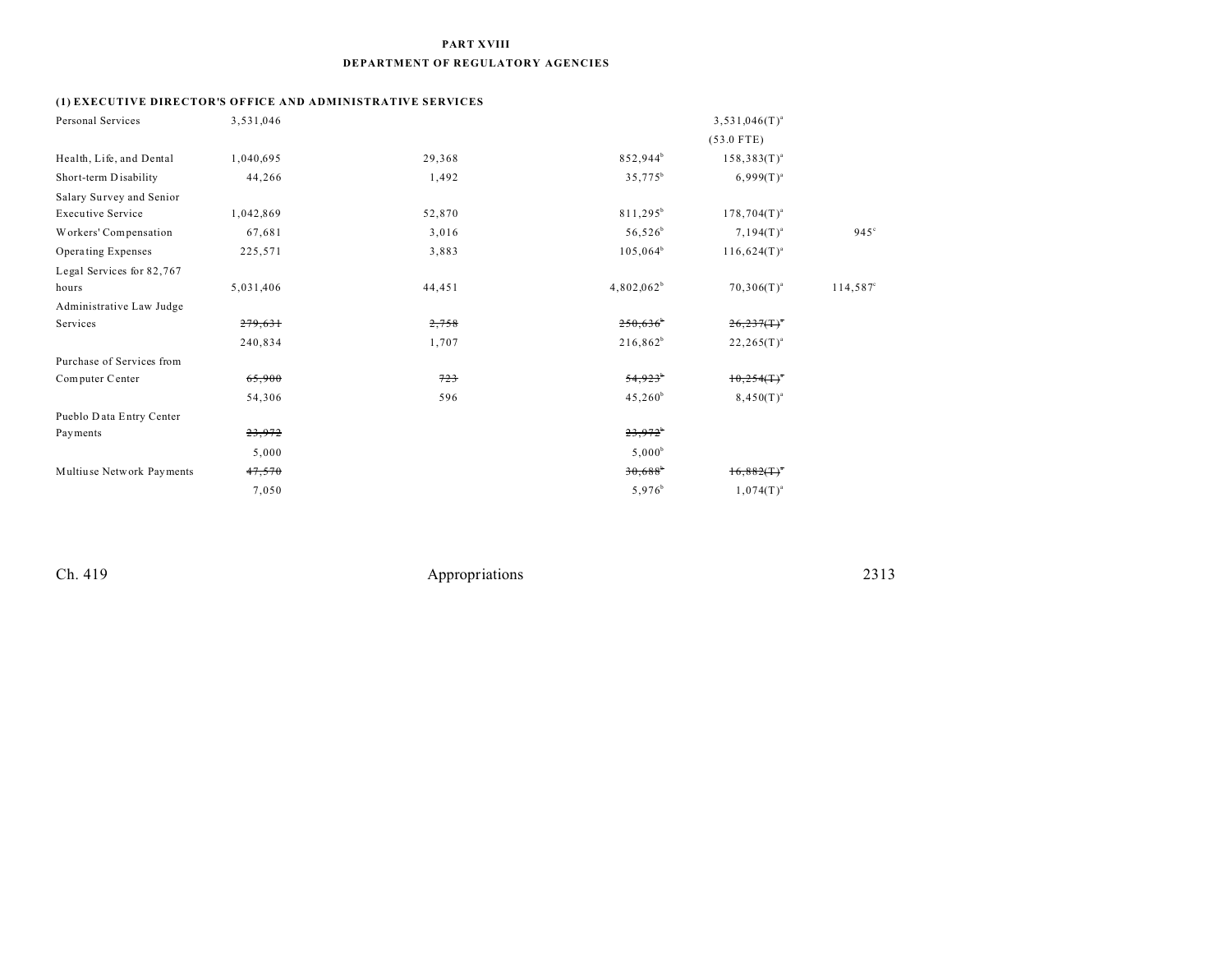|                               |                           |              |                               |                                         | <b>APPROPRIATION FROM</b> |                                       |                         |
|-------------------------------|---------------------------|--------------|-------------------------------|-----------------------------------------|---------------------------|---------------------------------------|-------------------------|
|                               | ITEM &<br><b>SUBTOTAL</b> | <b>TOTAL</b> | <b>GENERAL</b><br><b>FUND</b> | GENERAL<br><b>FUND</b><br><b>EXEMPT</b> | CASH<br><b>FUNDS</b>      | CASH<br><b>FUNDS</b><br><b>EXEMPT</b> | FEDERAL<br><b>FUNDS</b> |
|                               | $\mathbb{S}$              | \$           | \$                            | \$                                      | \$                        | \$                                    | \$                      |
| Payment to Risk               |                           |              |                               |                                         |                           |                                       |                         |
| Management and Property       |                           |              |                               |                                         |                           |                                       |                         |
| Funds                         | 127,556                   |              | 5,468                         |                                         | $101,092$ <sup>b</sup>    | 18,444(T)                             | 2,552                   |
|                               | 126,001                   |              | 5,401                         |                                         | 99,860 <sup>b</sup>       | $18,219(T)^{a}$                       | $2,521^{\circ}$         |
| Vehicle Lease Payments        | 252,271                   |              |                               |                                         | $252,271$ <sup>b</sup>    |                                       |                         |
|                               | 185,664                   |              |                               |                                         | $185,664^b$               |                                       |                         |
| <b>Information Technology</b> |                           |              |                               |                                         |                           |                                       |                         |
| Asset Maintenance             | 460,436                   |              |                               |                                         | $303,243^b$               | $157, 193(T)^{a}$                     |                         |
| Leased Space                  | 2,325,745                 |              | 113,052                       |                                         | 1,742,794 <sup>b</sup>    | $441, 156(T)^{a}$                     | $28,743^{\circ}$        |
|                               | 2,319,576                 |              | 106,883                       |                                         |                           |                                       |                         |
| Capitol Complex Leased        |                           |              |                               |                                         |                           |                                       |                         |
| Space                         | 5,236                     |              | 4,384                         |                                         | $852^{b}$                 |                                       |                         |
|                               | 6,900                     |              | 5,281                         |                                         | $1,619^{b}$               |                                       |                         |
| Hardware/Software             |                           |              |                               |                                         |                           |                                       |                         |
| Maintenance                   | 657,654                   |              | 800                           |                                         | $399,600^b$               | $257, 254(T)^{a}$                     |                         |
| CoverColorado <sup>175</sup>  | 7,107,278                 |              |                               |                                         | 230,605 <sup>d</sup>      | $6,876,673$ °                         |                         |
| Contractual Services to       |                           |              |                               |                                         |                           |                                       |                         |
| Convert Non-standard          |                           |              |                               |                                         |                           |                                       |                         |
| Systems                       | 200,000                   |              |                               |                                         | $200,000$ <sup>f</sup>    |                                       |                         |
|                               |                           | 22,536,783   |                               |                                         |                           |                                       |                         |
|                               |                           | 22, 354, 233 |                               |                                         |                           |                                       |                         |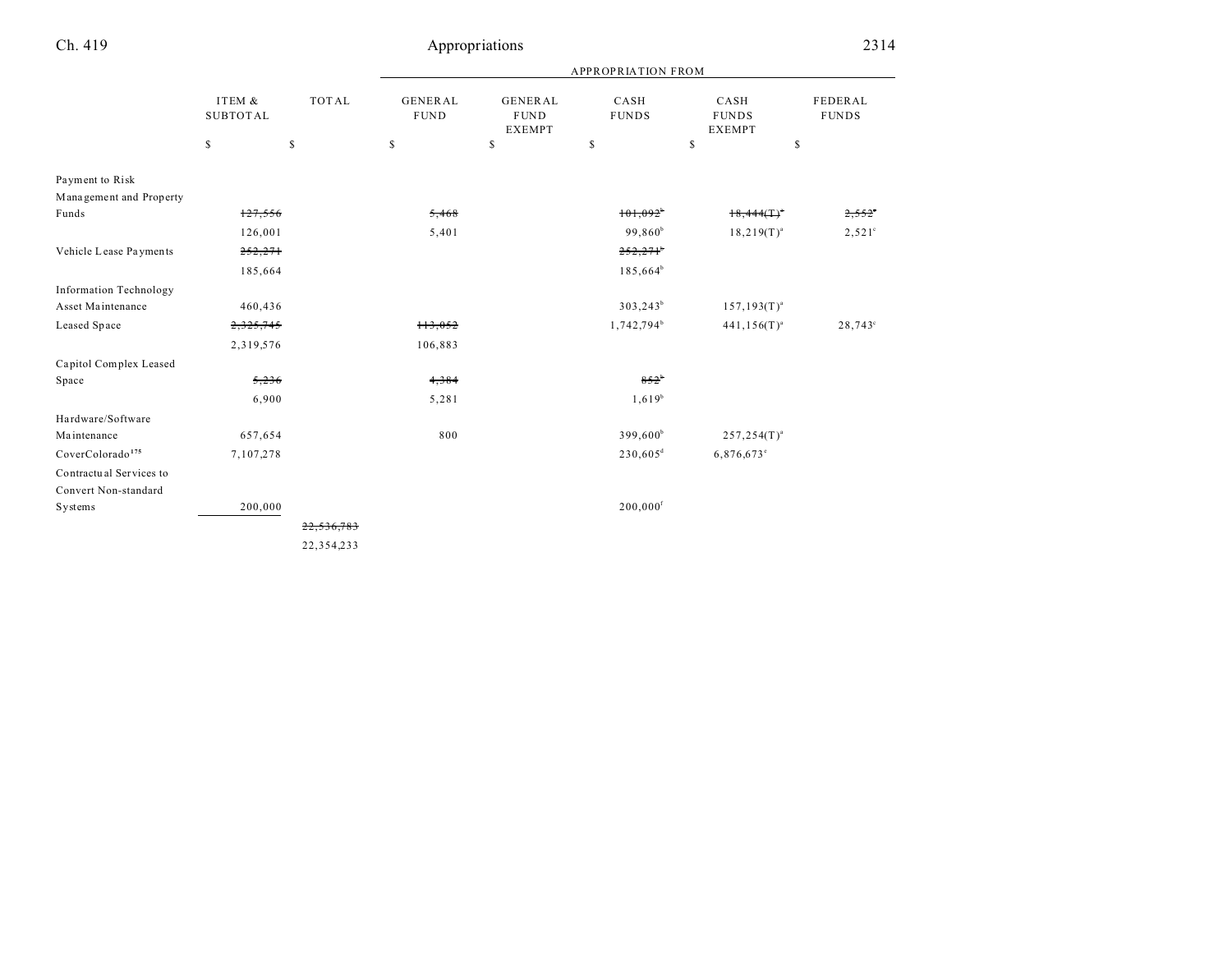a Of these amou nts, it is estimated that \$4,886,768 \$4,8 64,9 59 shall be from indirect cost recoveries, \$52 ,278 shall be from the Department of Public Health and Environment, \$50,430 shall be from the Department of Health Care Policy and Financing, and \$7,200 shall be from other departments for sunset reviews.

<sup>b</sup> These amounts shall be from various cash sources within the Department.

These amounts shall be from the Equal Employment Opportunity Commission, the Department of Housing and Urban Development, and the Health Information Cou nseling and Assistance Grant Program, and are included for informational purposes only.

d This amount shall be from interest earned on the CoverColorado Cash Fund created in Section 10-8-530, C.R.S.

<sup>e</sup> Of this amount, it is estimated that \$6,692,910 shall be from reserves in the CoverColorado Cash Fund created in Section 10-8-530, C.R.S., and \$183,763 shall be from interest earned on the Unclaimed Property Trust Fund created in Section 38-13-116.5(1)(a), C.R.S.

<sup>f</sup> Of this amount, it is estimated that \$100,000 shall be from the Division of Registrations Cash Fund created in Section 24-34-105(2)(b)(I), C.R.S., \$56,250 shall be from the Public Utilities Commission Fixed Utility Fund created in Section 40-2-114, C.R.S., and \$43,750 shall be from the Public Utilities Commission Motor Carrier Fund created in Section 40-2-110.5(6), C.R.S.

#### **(2) DIVISION OF BANKING**

| Personal Services               | 2,568,839    |           |                        |
|---------------------------------|--------------|-----------|------------------------|
|                                 | $(38.5$ FTE) |           |                        |
| Operating Expenses              | 213,569      |           |                        |
|                                 | 254,807      |           |                        |
| Board Meeting Costs             | 11,500       |           |                        |
| <b>Indirect Cost Assessment</b> | 418,711      |           |                        |
|                                 |              | 3,212,619 | 3,212,619              |
|                                 |              | 3,253,857 | 3,253,857 <sup>a</sup> |

a This amount shall be from the Division of Banking Cash Fund created in Section 11-2-114.5, C.R.S.

# Ch. 419 Appropriations 2315 (**3) CIVIL RIGHTS DIVISION** Personal Services  $1,389,974$   $799,810$   $164,711(T)^{a}$  $425,453^b$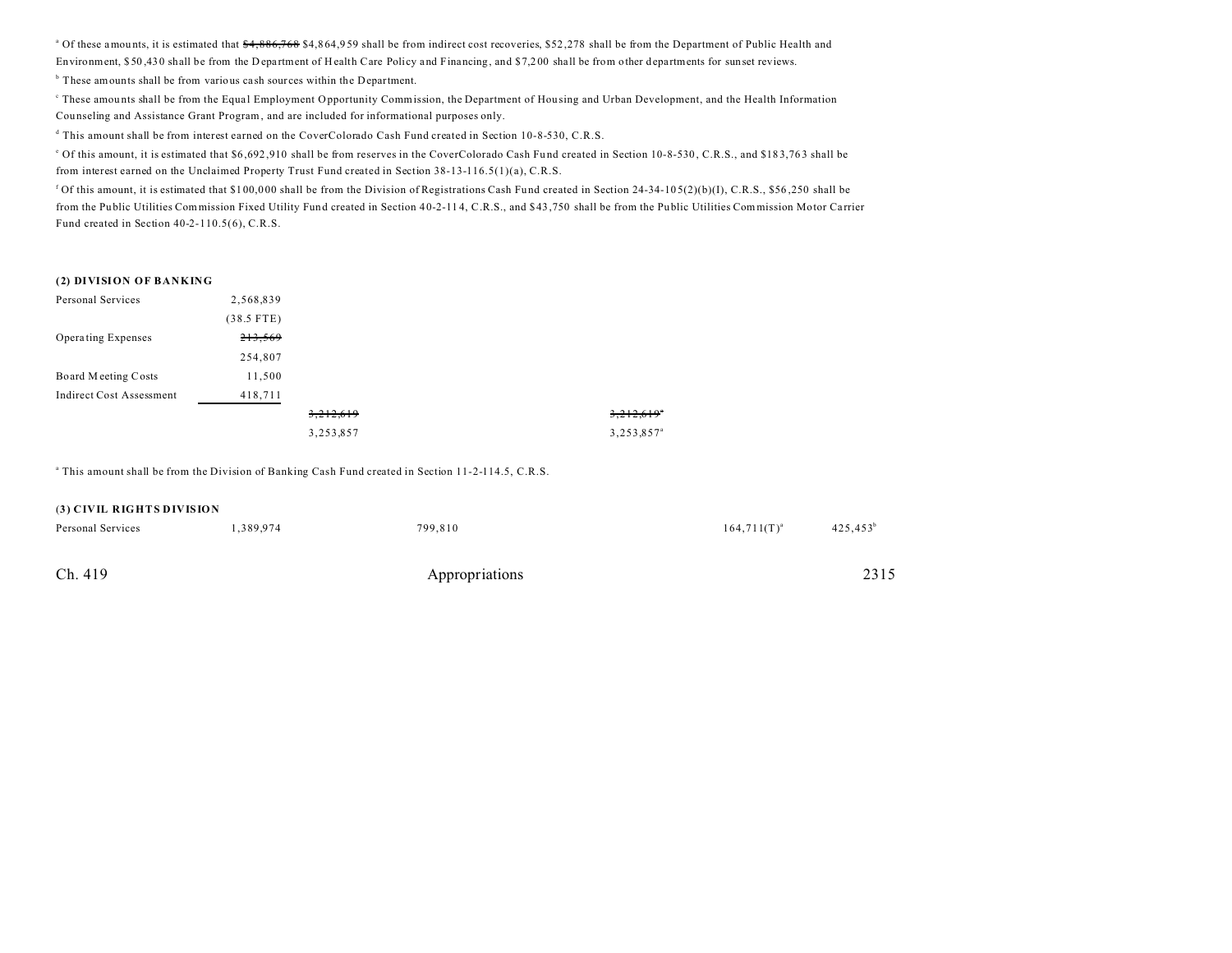## Ch. 419 Appropriations 2316

|                                 |                    |                                               |              |                                                                 | <b>APPROPRIATION FROM</b> |                                       |                         |
|---------------------------------|--------------------|-----------------------------------------------|--------------|-----------------------------------------------------------------|---------------------------|---------------------------------------|-------------------------|
|                                 | ITEM &<br>SUBTOTAL | <b>TOTAL</b><br><b>GENERAL</b><br><b>FUND</b> |              | GENERAL<br>CASH<br><b>FUNDS</b><br><b>FUND</b><br><b>EXEMPT</b> |                           | CASH<br><b>FUNDS</b><br><b>EXEMPT</b> | FEDERAL<br><b>FUNDS</b> |
|                                 | S                  | \$                                            | S            | \$                                                              | \$                        | \$                                    | \$                      |
|                                 |                    |                                               | $(14.0$ FTE) |                                                                 |                           | $(2.0$ FTE)                           | $(9.0$ FTE)             |
| <b>Operating Expenses</b>       | 127,373            |                                               | 38,426       |                                                                 |                           |                                       | 88,947 <sup>b</sup>     |
| Hearings Pursuant to            |                    |                                               |              |                                                                 |                           |                                       |                         |
| Complaint                       | 6,000              |                                               | 5,000        |                                                                 |                           |                                       | $1,000^b$               |
| Commission Meeting Costs        | 21,000             |                                               | 5,174        |                                                                 |                           |                                       | $15,826^b$              |
| <b>Indirect Cost Assessment</b> | 51,503             |                                               |              |                                                                 |                           |                                       | $51,503^b$              |
|                                 |                    | 1,595,850                                     |              |                                                                 |                           |                                       |                         |

a This amount shall be from indirect cost recoveries.

 $^{\circ}$  These amounts shall be from the Equal Employment Opportunity Commission and the Department of Housing and Urban D evelopment, and are included for informational purposes only.

#### **(4) OFFICE OF CONSUMER C OUNSEL**

| Personal Services        | 710,410     |         |                      |
|--------------------------|-------------|---------|----------------------|
|                          | $(7.0$ FTE) |         |                      |
| Operating Expenses       | 58,657      |         |                      |
| Indirect Cost Assessment | 76.129      |         |                      |
|                          |             | 845,196 | 845,196 <sup>a</sup> |

a This amount shall be from the Public Utilities Commission Fixed Utility Fund created in Section 40-2-114, C.R.S.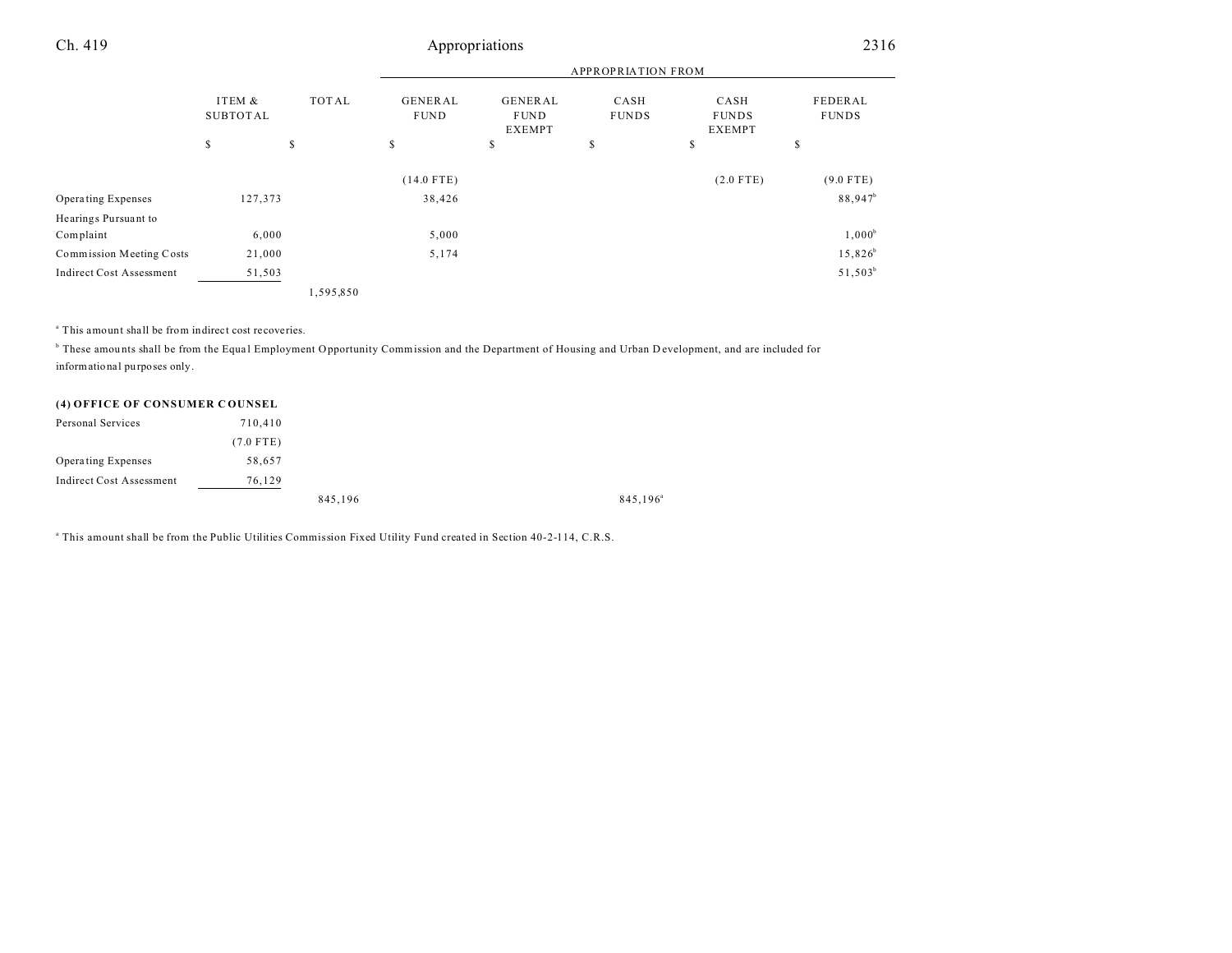## **(5) DIVISION OF FINANCIAL SERVICES** Personal Services 782,917 (11.0 FTE) Opera ting Expenses 74,976 Indirect Cost Assessment 119,632 977,525<sup>a</sup> 977,525<sup>a</sup>

a This amount shall be from the Division of Financial Services Cash Fund created in Section 11-40-106(2), C.R.S.

#### **(6) DIVISION OF INSURANCE**

| Personal Services               | 4,995,856    |           |                     |                  |
|---------------------------------|--------------|-----------|---------------------|------------------|
|                                 | $(76.0$ FTE) |           |                     |                  |
| Operating Expenses              | 401,075      |           |                     |                  |
| Senior Health Counseling        |              |           |                     |                  |
| Program                         | 344,000      |           |                     |                  |
|                                 | $(2.0$ FTE)  |           |                     |                  |
| Workers' Compensation           |              |           |                     |                  |
| Studies                         | 67,725       |           |                     |                  |
| PIP Exam Program                | 100,000      |           |                     |                  |
| Insurance Fraud                 |              |           |                     |                  |
| Prosecution                     | 277,875      |           |                     |                  |
| <b>Indirect Cost Assessment</b> | 890,148      |           |                     |                  |
|                                 |              | 7,076,679 | $6,635,618^{\circ}$ | $80,225^{\circ}$ |

<sup>a</sup> Of this amount, \$6,535,618 shall be from the Division of Insurance Cash Fund created in Section 10-1-103(3), C.R.S., and \$100,000 shall be from reimbursements from insurance compa nies for travel expenses. Reimbursement moneys are shown for purposes of complying with the limitation on state fiscal year spending imposed by Article X, Section 20 of the State Constitution and are continuously appropriated under Section 10-1-204 (9), C.R.S.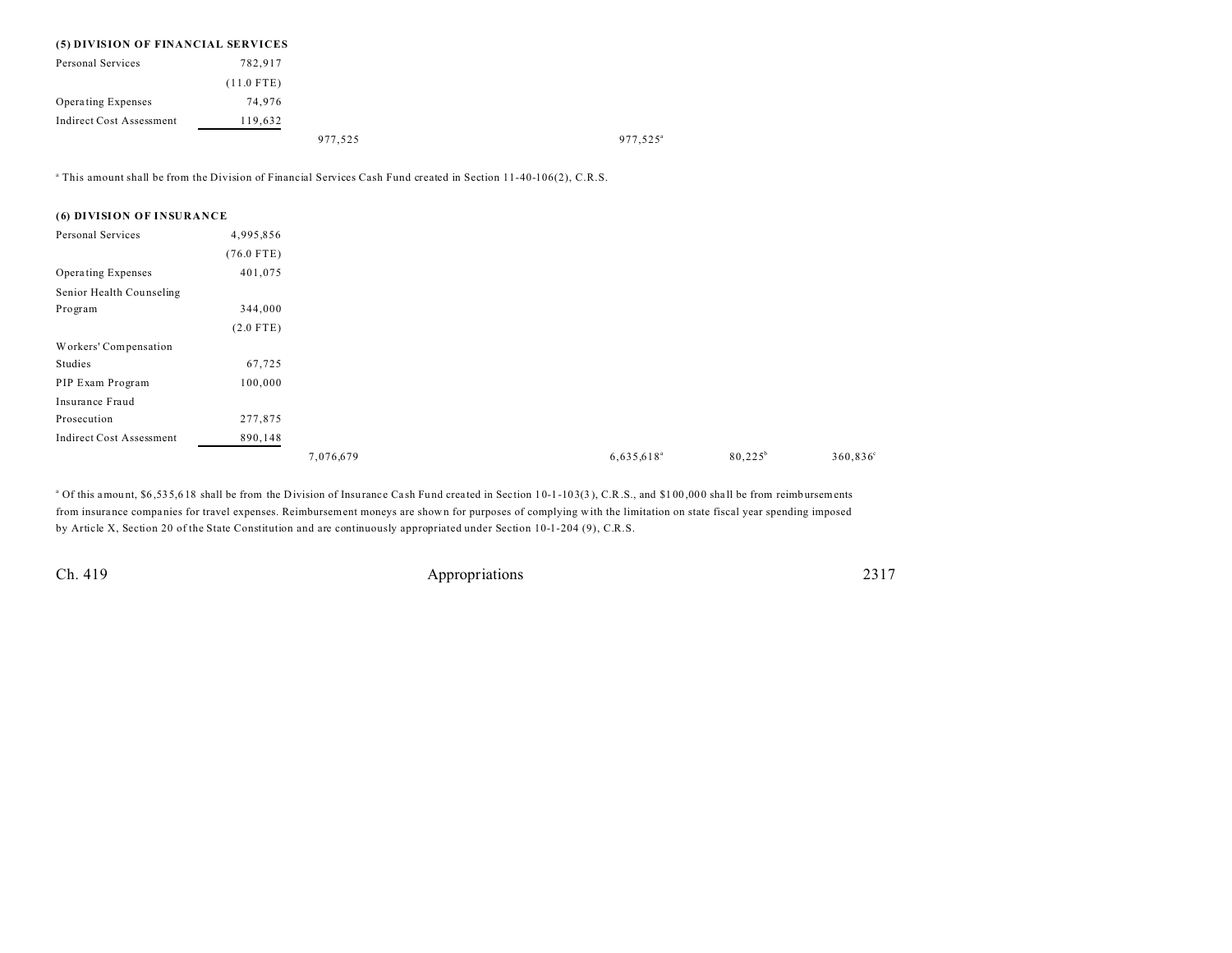## Ch. 419 Appropriations 2318

|          |       |                | APPROPRIATION FROM |              |               |              |  |  |  |  |
|----------|-------|----------------|--------------------|--------------|---------------|--------------|--|--|--|--|
| ITEM &   | TOTAL | <b>GENERAL</b> | GENERAL            | CASH         | CASH          | FEDERAL      |  |  |  |  |
| SUBTOTAL |       | <b>FUND</b>    | <b>FUND</b>        | <b>FUNDS</b> | <b>FUNDS</b>  | <b>FUNDS</b> |  |  |  |  |
|          |       |                | <b>EXEMPT</b>      |              | <b>EXEMPT</b> |              |  |  |  |  |
|          |       |                |                    |              |               |              |  |  |  |  |

<sup>b</sup> Of this amount, \$67,725 shall be from reserves in the Workers' Compensation Cash Fund created in Section 8-44-11 2(7), C.R.S., and \$12,500 shall be from the

Motorist Insurance Identification Account in the Highway Users Tax Fund created in Section 42-3-134, C.R.S.

This amount shall be from the Health Information Counseling and Assistance Grant Program and is included for informational purposes only.

#### **(7) PUBLIC UTILITIES COMMISSION**

| Personal Services               | 6,917,960    |
|---------------------------------|--------------|
|                                 | $(92.7$ FTE) |
| <b>Operating Expenses</b>       | 412,621      |
| <b>Expert Testimony</b>         | 25,000       |
| <b>Highway Crossing</b>         |              |
| Payments                        | 163,524      |
| Disabled Telephone Users        |              |
| Fund Payments                   | 3,300,000    |
| Transfer to Reading             |              |
| Services for the Blind Cash     |              |
| Fund                            | 93,800       |
| Transfer to Commission for      |              |
| the Deaf and Hard of            |              |
| Hearing Cash Fund               | 25,000       |
| Low Income Telephone            |              |
| Assistance                      | 270,635      |
| <b>Indirect Cost Assessment</b> | 1,008,170    |
|                                 |              |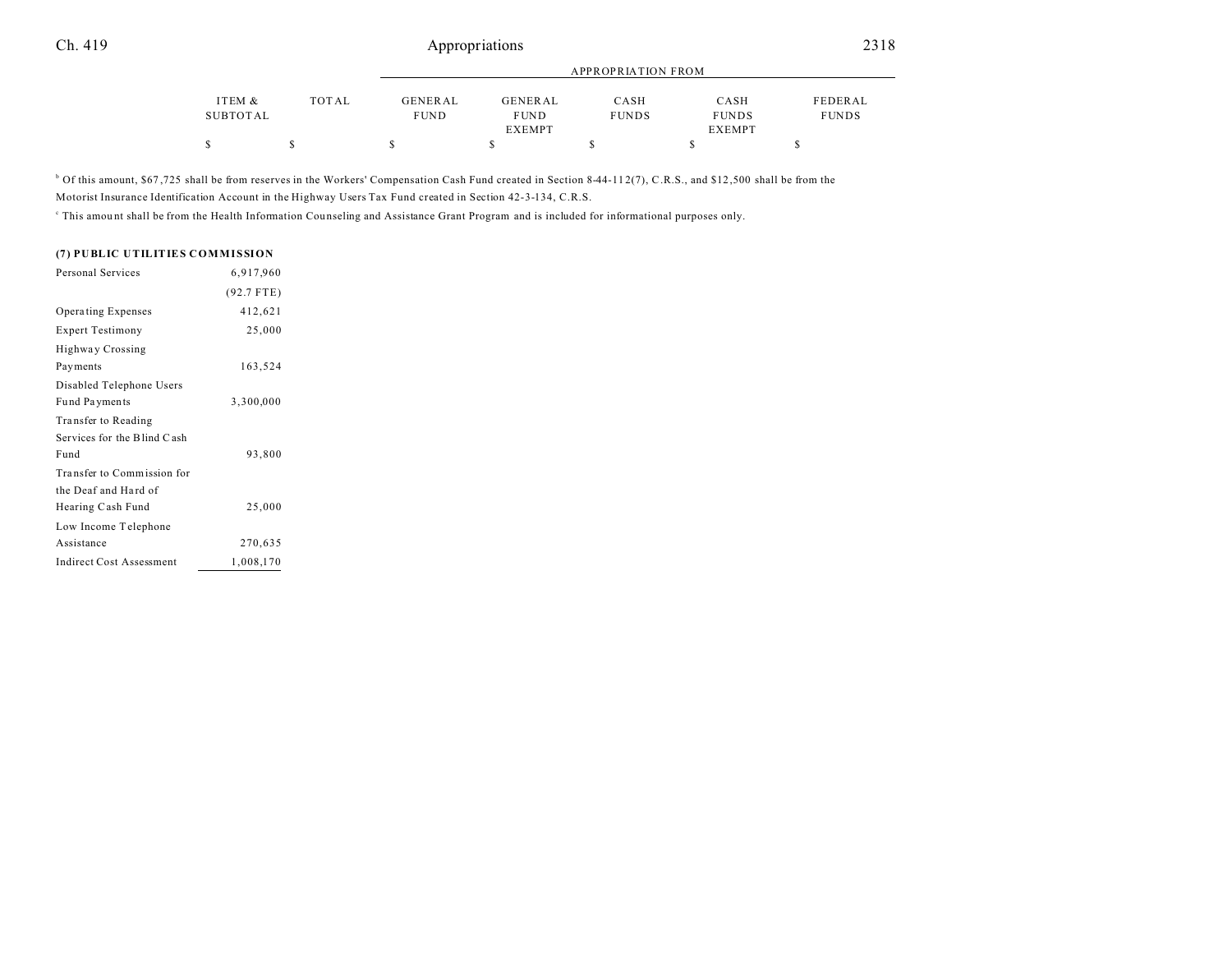12,216,710 11,888,219<sup>a</sup>

3,332,742<sup>a</sup>  $3,350,692$ <sup>a</sup>

<sup>a</sup> Of this amount, it is estimated that \$6,470,821 shall be from the Public Utilities Commission Fixed Utility Fund created in Section 40-2-114, C.R.S., \$3,440,475 shall be from the Disabled Telephone Users Fund created in Section 40-17-104(1), C.R.S., \$1,683,276 shall be from the Public Utilities Commission Motor Carrier Fund created in Section 40-2-110.5(6), C.R.S., \$270,635 shall be from the Low-Income Telephone Assistance Fund created in Section 40-3.4-108(2), C.R.S., \$13,524 shall be from interest earned on the Highway Crossing Protection Fund created in Section 43-4-201(2), C.R.S., and \$9,488 shall be from the Colorado High Cost Administration Fund created in Section 40-15-208(3), C.R.S. Of this amount, \$3,440,475 is shown for purposes of complying with the limitation on state fiscal year spending imposed by Article X, Section 20 of the State Constitution. Such moneys are included for informational purposes as they are continuously appropriated by Section 40-17-104, C.R.S.

<sup>b</sup> Of this amount, it is estimated that \$150,000 shall be from reserves in the Highway Crossing Protection Fund created in Section 43-4-201(2), C.R.S., \$128,510 shall be from reserves in the Colorado High Cost Administration Fund created in Section 40-15-208 (3), C.R.S., and \$4 9,98 1 shall be from reserves in the Disabled Telephone Users Fund created in Section 40-17-104(1), C.R.S.

#### **(8) DIVISION OF REAL ESTATE**

| Personal Services               | 2,371,493    |                      |  |  |  |
|---------------------------------|--------------|----------------------|--|--|--|
|                                 | $(37.0$ FTE) |                      |  |  |  |
| Operating Expenses              | 188,499      |                      |  |  |  |
| Commission Meeting Costs        | 21,925       |                      |  |  |  |
| Hearings Pursuant to            |              |                      |  |  |  |
| Complaint                       | 4,427        |                      |  |  |  |
| CBI/FBI Record Checks           | 144,000      |                      |  |  |  |
|                                 | 161,950      |                      |  |  |  |
| Payments from the Real          |              |                      |  |  |  |
| Estate Recovery Fund            | 200,000      |                      |  |  |  |
| <b>Indirect Cost Assessment</b> | 402,398      |                      |  |  |  |
|                                 |              | <del>3.332.742</del> |  |  |  |
|                                 |              | 3,350,692            |  |  |  |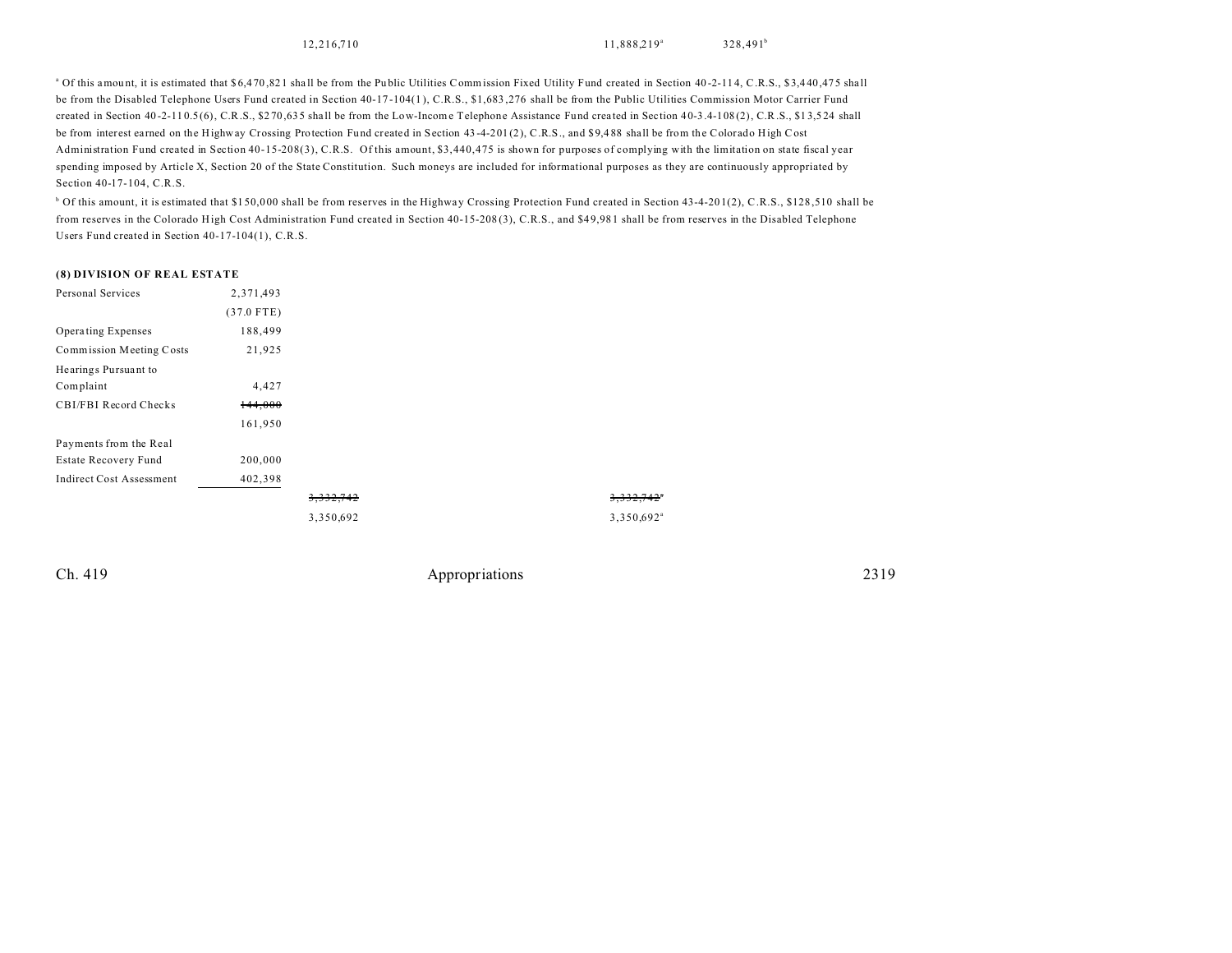|          |       | APPROPRIATION FROM |               |              |               |              |  |
|----------|-------|--------------------|---------------|--------------|---------------|--------------|--|
| ITEM &   | TOTAL | <b>GENERAL</b>     | GENERAL       | CASH         | CASH          | FEDERAL      |  |
| SUBTOTAL |       | <b>FUND</b>        | <b>FUND</b>   | <b>FUNDS</b> | <b>FUNDS</b>  | <b>FUNDS</b> |  |
|          |       |                    | <b>EXEMPT</b> |              | <b>EXEMPT</b> |              |  |
|          |       |                    |               |              |               |              |  |

<sup>a</sup> Of this amount, <del>\$3,132,742</del> \$3,150,692 shall be from the Division of Real Estate Cash Fund created in Section 12-61-111.5(2)(b), C.R.S., and \$200,000 shall be from the Real Estate Recovery Fund created in Section 12-61-301(1), C.R.S.

| (9) DIVISION OF REGISTRATIONS   |               |            |                         |  |
|---------------------------------|---------------|------------|-------------------------|--|
| Personal Services               | 9,088,553     |            |                         |  |
|                                 | $(152.4$ FTE) |            |                         |  |
| <b>Operating Expenses</b>       | 1,316,368     |            |                         |  |
|                                 | 1,266,368     |            |                         |  |
| Hearings Pursuant to            |               |            |                         |  |
| Complaint                       | 304,075       |            |                         |  |
| Payments to Department of       |               |            |                         |  |
| Health Care Policy and          |               |            |                         |  |
| Financing                       | 12,844        |            |                         |  |
| <b>Indirect Cost Assessment</b> | 3, 351, 728   |            |                         |  |
|                                 |               | 14,073,568 | 12,102,688"             |  |
|                                 |               | 14,023,568 | 12,052,688 <sup>ª</sup> |  |

a This amount shall be from the Division of Registrations Cash Fund created in Section 24-34-105(2)(b)(I), C.R.S.

 $^{\circ}$  Of this amount, it is estimated that \$1,441,552 shall be from indirect cost recoveries, \$269,428 shall be from the Department of Public Health and Environment, and \$259,900 shall be from the Department of Health Care Policy and Financing.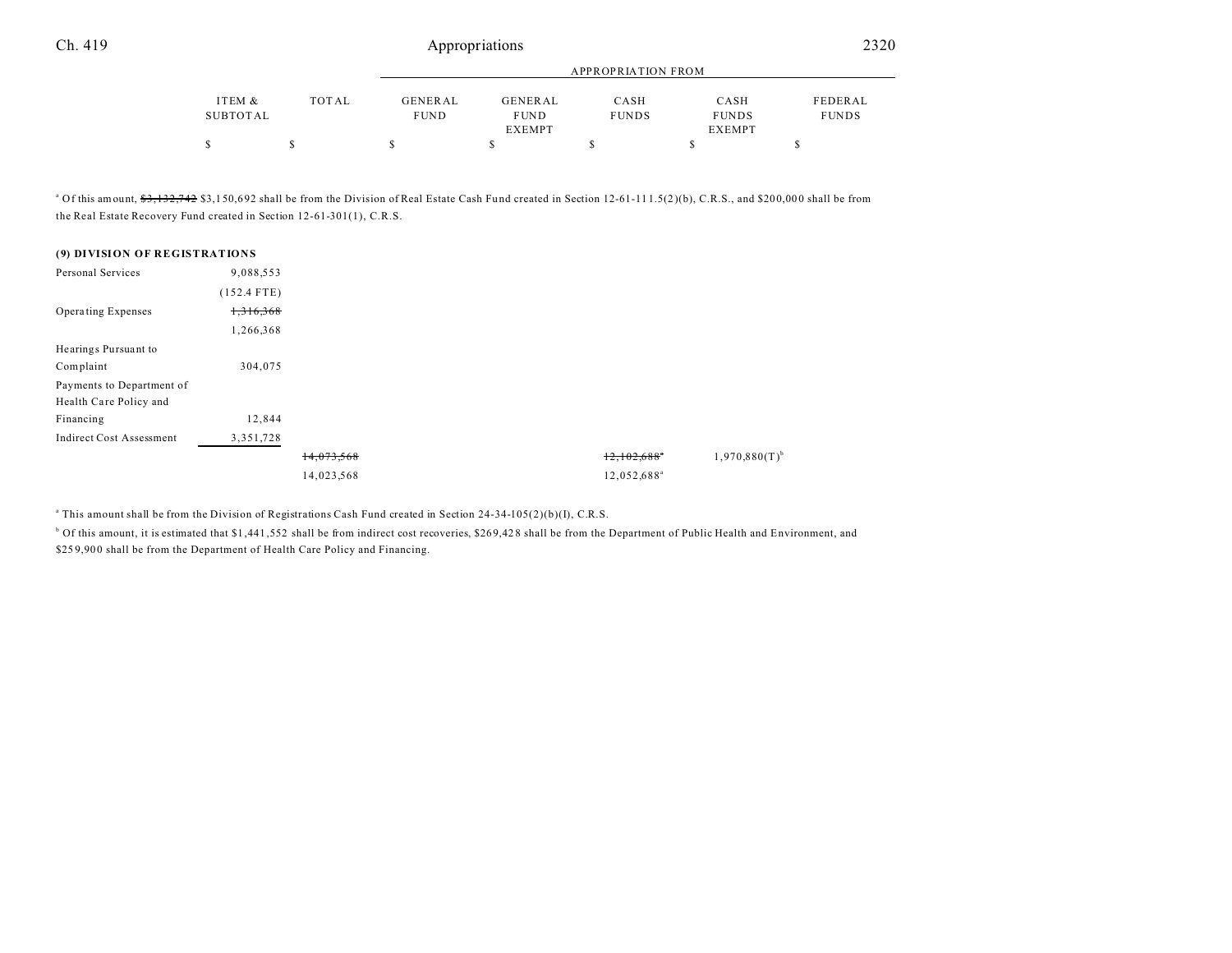#### **(10) DIVISION OF SECURITIES**

| Personal Services               | 1,566,321    |           |                          |
|---------------------------------|--------------|-----------|--------------------------|
|                                 | $(20.0$ FTE) |           |                          |
| Operating Expenses              | 45,439       |           |                          |
| Hearings Pursuant to            |              |           |                          |
| Complaint                       | 19,594       |           |                          |
|                                 | 27,102       |           |                          |
| Board Meeting Costs             | 5,746        |           |                          |
| Securities Fraud                |              |           |                          |
| Prosecution                     | 385,893      |           |                          |
| <b>Indirect Cost Assessment</b> | 217,512      |           |                          |
|                                 |              | 2,240,505 | $2.240.505$ <sup>*</sup> |
|                                 |              | 2,248,013 | $2,248,013^a$            |

<sup>a</sup> This amount shall be from the Division of Securities Cash Fund created in Section 11-51-707(2).

### **TOTALS PART XVIII**

#### **(REGULATORY**

| $\text{AGENCIES}\$ <sup>2, 3</sup> | \$68,108,177 | <del>\$1,110,675</del> | \$51,489,454 | <del>\$14.417.656</del> ° | <del>\$1,090,392</del> |
|------------------------------------|--------------|------------------------|--------------|---------------------------|------------------------|
|                                    | \$67,942,323 | \$1,104,158            | \$51.351.957 | \$14,395,847 <sup>a</sup> | \$1,090,361            |

<sup>a</sup> Of this amount,  $7,132,267$  \$7,110,458 contains a (T) notation.

**FOOTNOTES** -- The following statements are referenced to the numbered footnotes throughout section 2.

2 (Governor lined through this provision. See L. 20 03 , p. 355 1.)